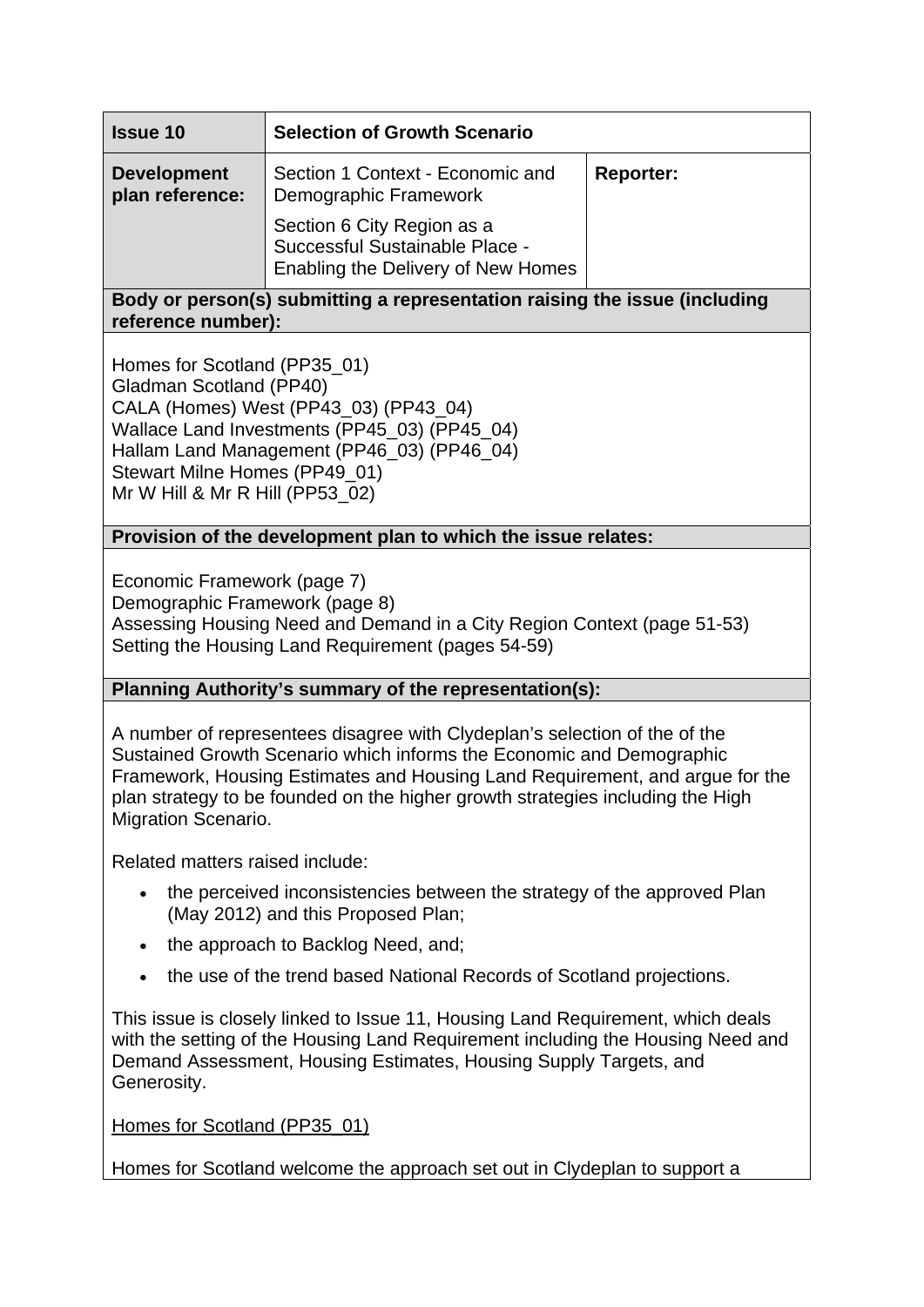prosperous economic future but consider that the selection of the Sustained Growth Scenario is planning for decline and will artificially constrain the economic growth of the city region.

They provide evidence relating to the economic benefits of home building in Scotland **(RSD09)**, the Turley's Report **(RSD10)**, their Composite Representation **(RSD11)**, and Core Cities analysis presented insitu within the representation form.

They consider that the approach is:

- 1 inconsistent with the evidence presented in Proposed Plan Background Report 1 "Economic outlook and scenarios for the Glasgow and the Clyde Valley City Region 2013-2038" by Oxford Economics **(RSD12)**;
- 2 that Proposed Plan Background Report 1 **(RSD12)** provides an underestimate of economic growth as it predates the City Deal commitment and the predicted 28,000 additional jobs that this investment will bring;
- 3 the Housing Need and Demand Assessment **(RSD13)** should have run an economic growth based scenario in line with the findings of Proposed Plan Background Report 1;
- 4 Proposed Plan Background Report 1 **(RSD12)** should be updated and the findings run through the Housing Need and Demand Assessment to provide a housing projection that is consistent with the growth ambitions stated in the plan;
- 5 greater consideration should have been given to the effect of the pent up demand for housing created by recessionary conditions and the impact this will have on housing need, household formation and household sizes;
- 6 greater consideration should be given to the need for a growing working age population to support economic growth;
- 7 the principal growth scenario would support very little economic growth (less than 32,000 jobs 2013-23).

They consider that there is a disconnect between the selection of the Sustained Growth Scenario and the ambitions for a "rebalanced economy" in the Proposed Plan with Background Report 1 and the implications of City Deal.

They state that in order to ensure that the housing planned for within the Plan is able to support the economic ambitions of the Plan, it is important to ensure economic and housing ambitions are aligned.

They also set out that Glasgow city region has an important contribution to make to growth in the Scottish economy and the contribution the housebuilding industry makes to the economy, highlighting that increasing house building will have wider economic benefits.

They also consider that the use of National Records of Scotland projections, which reflect past trends, carries risks that market failures are being projected forward. A number of other comments are made regarding National Records of Scotland projections and demographic factors in relation to household formation, migration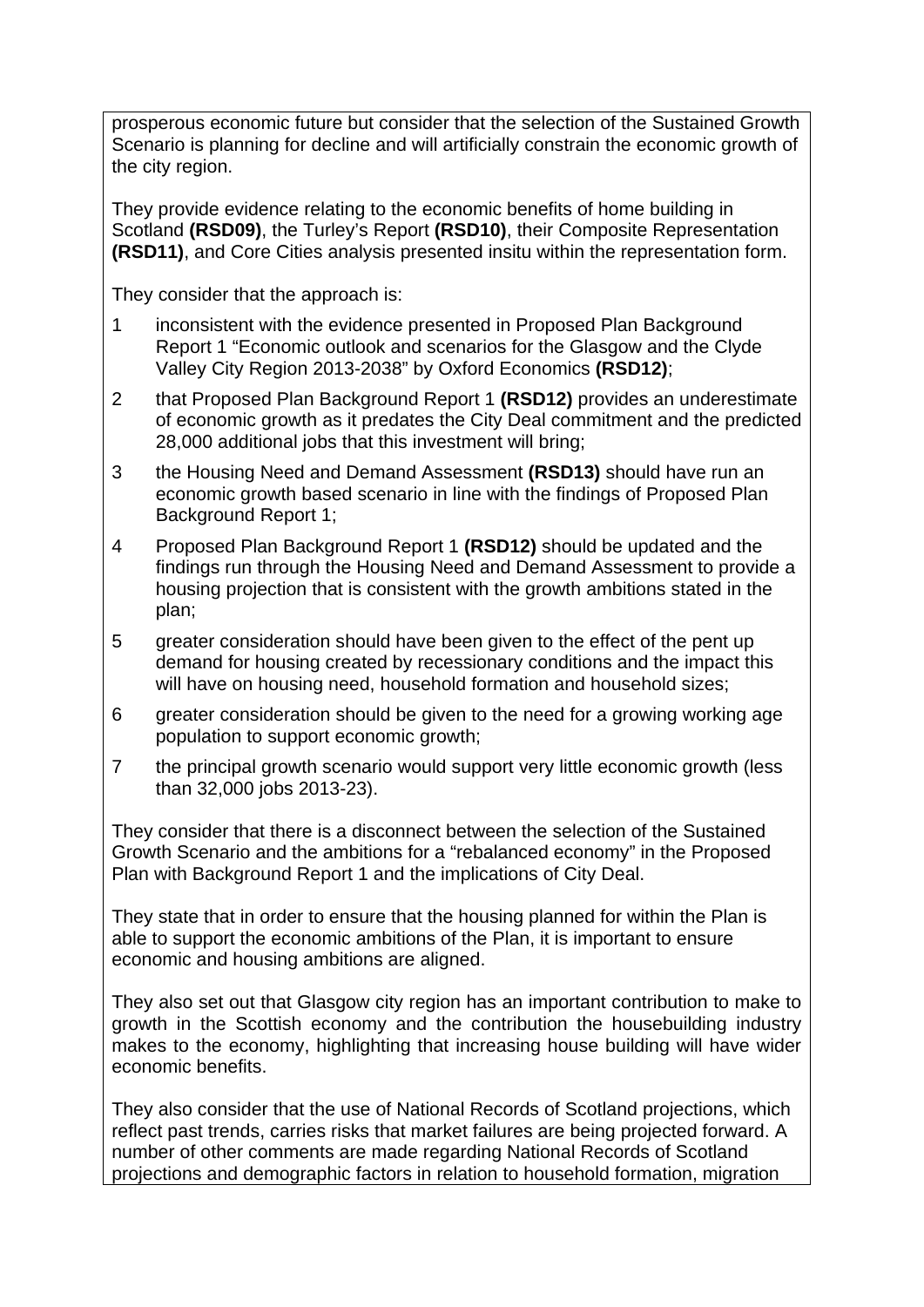and population dynamics including changes in the working age population. They highlight that the projections should be the starting point but the context of these projections must be reflected in the policy decisions that are made. They consider that a "policy on" approach is required reflecting the Oxford Economics "rebalancing economy" scenario and City Deal. .

In conclusion, they are requesting that Housing Estimates are founded on either the Oxford Economics "rebalancing scenario" which they consider should have been run through the Housing Need and Demand Assessment Tool, or as a minimum, that the High Migration Scenario is selected rather than the Sustained Growth Scenario.

### Gladman Scotland (PP40)

Gladman Scotland is concerned that the approach to enabling the delivery of new homes in the Proposed Plan is inconsistent with the overall vision of the Proposed Plan.

They consider that the Proposed Plan is planning for a reduction in household growth and is seeking to deliver a significantly reduced level of housing from the currently adopted Plan.

They state that the Plan is proposing a retrogressive approach to housing requirements which will potentially further restrict economic growth and in turn, the overall success of the city region.

Despite the economic aspirations of the plan, the housing growth figures are based on the Sustained Growth Scenario, rather than a Strong Growth Scenario which would appear to better support the economic growth which the Proposed Plan seeks to achieve.

As the Housing Need and Demand Assessment, census data and ultimately the Proposed Plan are based on data from a recessionary period, they consider that it is inevitable that this will not lead to a forward looking plan. Basing the plan on data from a recessionary period will suppress the emerging and increasing demand and perpetuate the low levels of growth and delivery from that recessionary period, rather than encourage the signs of recovery which they consider are beginning to show.

Gladman Scotland is also concerned about the proposed new approach to backlog need. They say that the significant reduction in backlog need, from 85,000 units in 2011 to 11,700 units in 2015, to reflect the need which requires an additional house, could be seen as a measure which is used to supress the overall housing land requirement figures. The Demographic Framework context to the Proposed Plan sets out that economic circumstances have led to a reduction in household growth, and this in turn is used to reduce both the housing land requirement and backlog need. An alternative understanding of this is that because economic circumstances have led to a reduction in household growth, backlog need is even more critical than it was before and that demand arising from it has been supressed by the economic circumstances. As such, the backlog need should not be reduced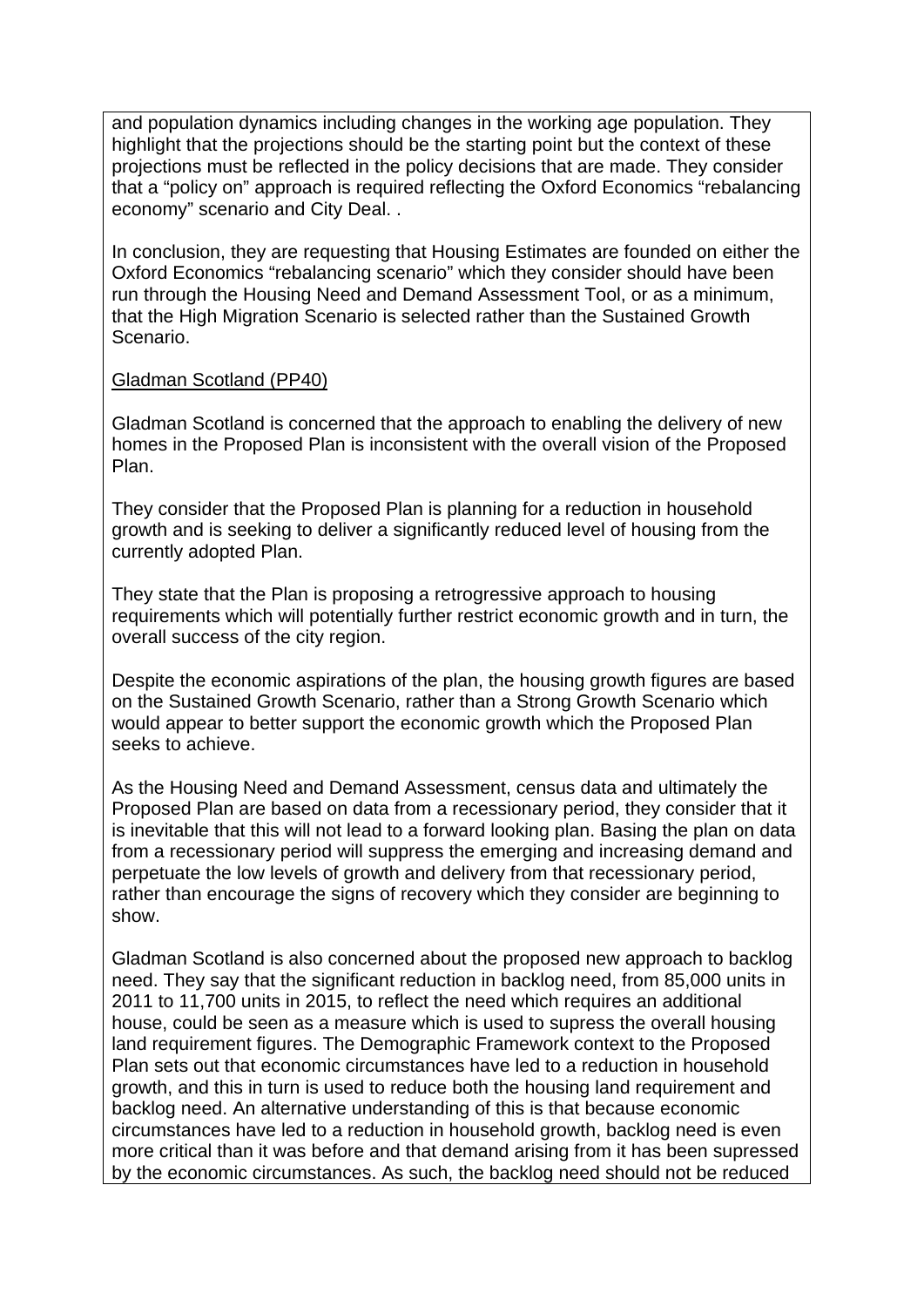in light of past economic circumstances. The approach taken by the Proposed Plan is a reactive approach to the past, not a forward-looking, visionary approach which will better serve the needs and demands of the city region and enable the vision to be fulfilled.

They therefore conclude that changes should be made to Backlog Need, the Housing Supply Targets and Generosity.

#### CALA (Homes) West (PP43\_03) (PP43\_04); Wallace Land Investments (PP45\_03) (PP45\_04); Hallam Land Management (PP46\_03) (PP46\_04)

These representees consider that the Sustained Growth Scenario does not represent sustainable economic growth. They consider that the Proposed Plan requires a more ambitious approach than the Sustained Growth Scenario to achieve the strategic objectives set out by Scottish Government through National Planning Framework 3 and Scottish Planning Policy as well as continuing the approved development strategy set out in the Glasgow and the Clyde Valley Strategic Development Plan (2012).

The Housing Need and Demand Assessment **(RSD13)** and its supporting Technical Reports confirm that the Sustained Growth Scenario is a significant departure in the current levels of housing growth supported by the approved Glasgow and the Clyde Valley Strategic Development Plan (2012). The Clydeplan Proposed Plan is currently planning for a substantial decline in private sector house building when compared to the approved Glasgow and the Clyde Valley Plan.

Adopting the High Migration Scenario, Clydeplan would be supporting greater consistency between the projections of housing need and demand between successive development strategies and reduce the threat of economic decline in the house building sector which is seeking to aid economic recovery through increasing build rates.

They therefore conclude that the High Migration Scenario is adopted as the baseline for the housing estimates; Housing Supply Targets adjusted; generosity applied at 20%; and therefore that the Housing Land requirement is increased. Alternative figures are provided based on the High Migration Scenario. Accordingly this would require that Background Report 8, Beyond the Housing Need and Demand Assessment **(RSD14)** and the relevant text and schedules of the Proposed Plan relating to the setting of the Housing Land Requirement, are adjusted.

#### Stewart Milne Homes (PP49\_01)

Stewart Milne Homes supports the Plans wider vision and aims, but consider that the Plan does not promote a strategy or policies to deliver those aims fully. They disagree that the approach to translating the base Housing Need and Demand Assessment estimates, represents an "ambitious but realistic" approach to delivering the housing needed to support the Plan's wider vision and aims.

They consider that the Proposed Plan strategy continues to rely on the same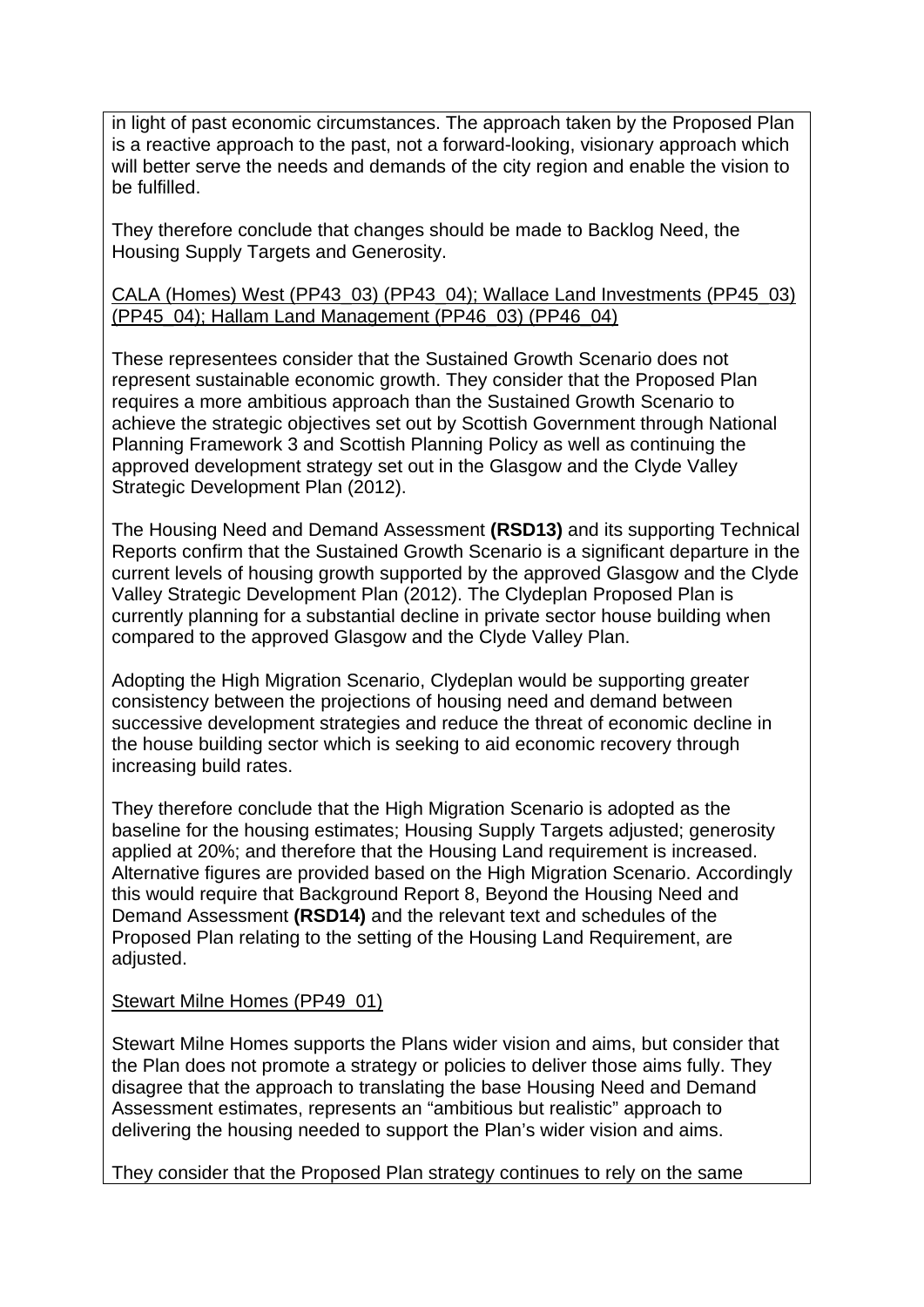spatial strategy as the last two plans, and that this strategy has not delivered the development needed.

They consider that the Turley's report **(RSD10)**, concluded that there are strong grounds for adopting the High Migration scenario, rather than the Sustained Growth scenario, as the basis for the Proposed Plan based on inter alia:

- The impacts of the 2008 recession on a range of demographic, household and economic trends which have suppressed long-term projections of these factors;
- The effects of historic under-provision of effective housing land in many Council areas within Clydeplan, and the resultant suppressed levels of house building;
- The evidence of high house prices and housing demand resulting from these undersupply factors and manifesting itself in a potential constraining of household formation;
- Evidence of more recent improvements in demographic trends of population growth with a return to stronger levels of net migration into the area. The latest 2013/14 population estimate indicated a return to a stronger flow of people into Glasgow and the Clyde Valley which had not been seen since 2007/08 and the economic recession; and,
- Greater confidence in the recovery of the economy demonstrated through increasingly positive signs within recent economic indicators including a significant growth in employment in 2013/14 in the City Region. This also needs to be considered in the context of the anticipated impact of the programme of City Deal investment aimed at ensuring an economy which is more resilient and grows beyond baseline forecast job growth.

The Turley report notes at paragraph 3.62, that insufficient account seems to have been taken of the implications of the Plan's wider aims and objectives on the need for labour and a growing workforce.

They state that it is also important to note that this Plan treats backlog housing need differently, only counting a net need figure after discounting need that can be met by means other than providing a new house (Proposed Plan paragraph 6.41). Hence the needs and targets require to be delivered in full.

Given their position on the above, they therefore advocate the adoption of the High Migration scenario as the basis for the Proposed Plan.

# Mr W Hill & Mr R Hill (PP53\_02)

They consider the approach to setting of the Housing Estimate is not sufficiently ambitious and fails to provide for the possibility of high levels of economic growth and therefore recommend that the High Migration Scenario is utilised and the Housing Estimates raised accordingly.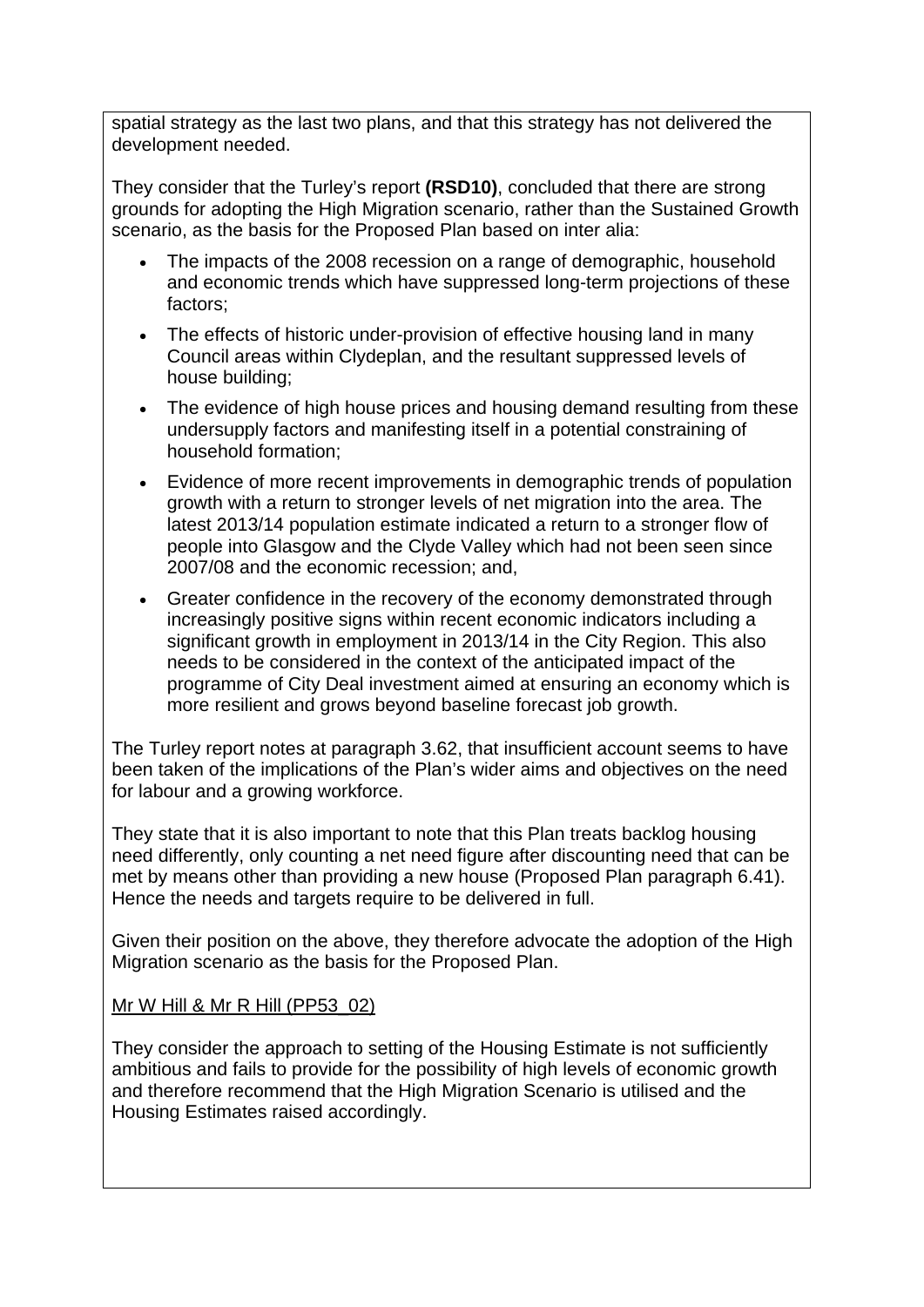### **Modifications sought by those submitting representations:**

Homes for Scotland (PP35\_01)

Homes for Scotland consider that Proposed Plan Background Report 1 should be updated to reflect the additional growth generated by City Deal and the Oxford Economics "rebalancing economy" scenario should be re-run in that context.

The findings of the updated Proposed Plan Background Report 1 should be run through the Housing Need and Demand Assessment to provide a housing projection that is consistent with the growth ambitions stated in the plan.

Paragraph 1.10 on page 7 should be amended in order that the economic framework must recognise the importance and the need to have 'the right development in the right place" (as emphasised by Scottish Planning Policy) to ensure sustainable economic growth for the city region.

Text should be added to paragraph 1.12 recognising the need for land and infrastructure to support economic growth. This paragraph concentrates only on people and skills and joint working with agencies to deliver.

Text should be added to paragraph 1.17 to recognise that household growth has been constrained by the recessionary years but this should not be perpetuated in plans for the future.

Paragraph 1.20 should be rewritten to reflect the fact that a "rebalancing economy" requires a higher population growth projection than that of the Principal and even High Migration Scenarios. A "rebalancing economy" scenario should be run through the Housing Need and Demand Assessment and this should be the basis upon which we proceed.

In the absence of updated scenarios the High Migration Scenario should be adopted as a minimum and Local Authorities challenged to plan for beyond this based on their own local evidence.

#### Gladman Scotland (PP40)

Gladman Scotland consider that Backlog need should not be reduced "to reflect only that need which requires an additional house". Backlog need should be met in full to allow the city region to grow and deliver the vision of the Proposed Plan.

As a minimum, the level of generosity to be added to the Housing Land Requirement should be increased to 20%.

#### CALA (Homes) West (PP43\_03) (PP43\_04); Wallace Land Investments (PP45\_03) (PP45\_04); Hallam Land Management (PP46\_03) (PP46\_04)

CALA (Homes) West, Wallace Land Investments and Hallam Land Management, conclude that the High Migration Scenario is adopted as the baseline for the housing estimates; Housing Supply Targets adjusted; generosity applied at 20%;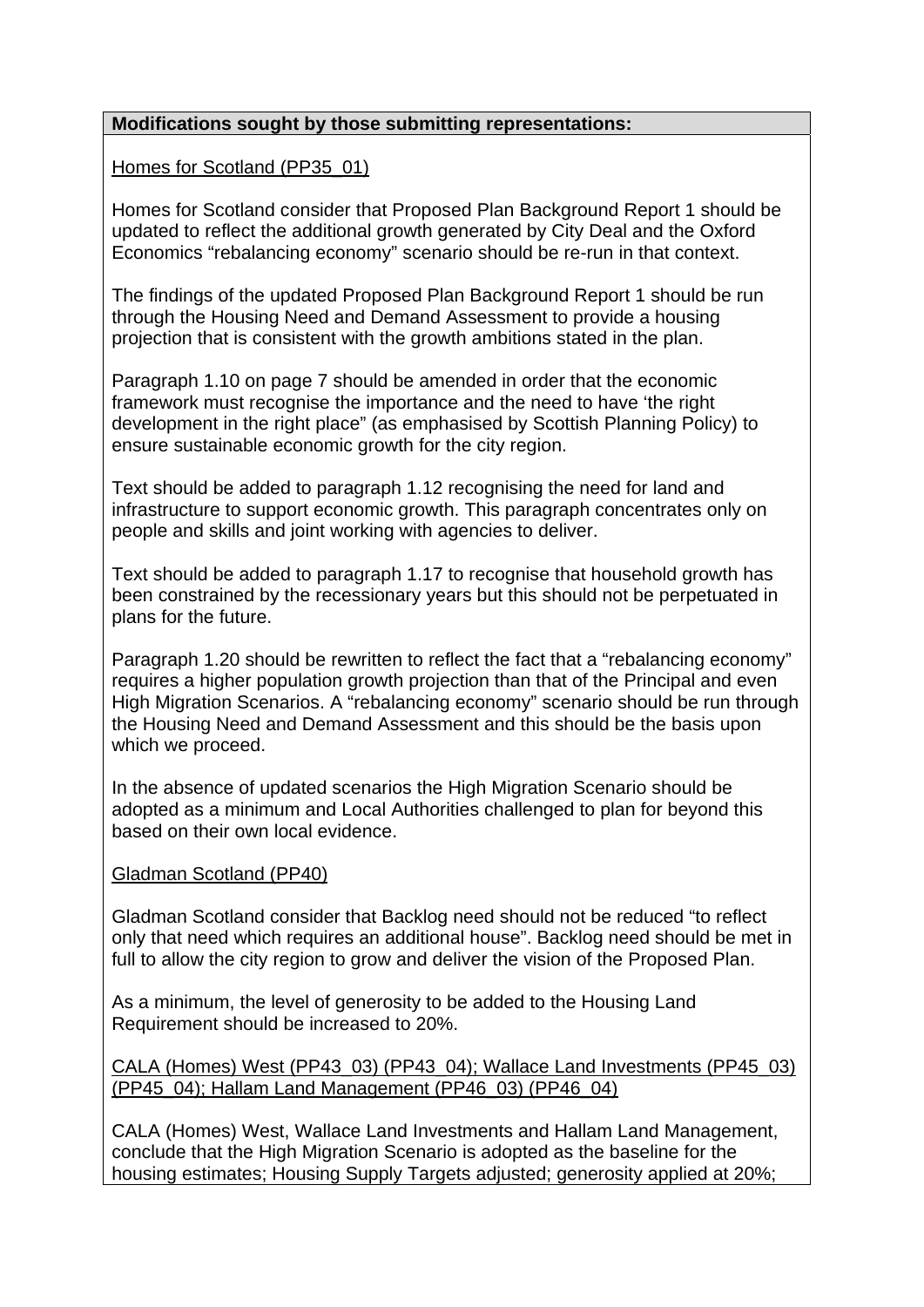and therefore that the Housing Land requirement is increased. Alternative figures are provided based on the High Migration Scenario. Accordingly adoption of these changes would require that Background Report 8 and the relevant text and schedules of the Proposed Plan relevant to setting the Housing Land Requirement, are adjusted.

# Stewart Milne Homes (PP49\_01)

Stewart Milne Homes advocate the adoption of the High Migration Scenario as the basis for the Proposed Plan with commensurate adjustments to the Housing Supply Target and additions of generosity to the private sector. Alternative figures are provided.

# Mr W Hill & Mr R Hill (PP53\_02)

Messrs Hill recommend that the Housing Estimate in Clydeplan is based on the High Migration Scenario.

# **Summary of responses (including reasons) by Planning Authority:**

Clydeplan's response regarding the Selection of the Growth Scenario is set out in three parts under the following structure:

# **1. Selection of Growth Scenario**

# **Evidence Based Approach to Scenario Selection**

- A. Monitoring Statement and Annual Housing Land Monitoring 2013 and 2014;
- B. Oxford Economics Report;
- C. Housing Need and Demand Assessment Chapter Three, Key Housing Market Drivers (May 2015);
- D. Economic and Demographic Drivers Workshop;
- E. Main Issues Report Consultation; and,
- F. Conclusion on Evidence Based Approach to Scenario Selection.

# **Ambition of the Plan**

- G. Perceived Change in Strategy between the approved Plan (May 2012) and the Proposed Plan;
- H. Backlog/Existing Need;
- I. Use of National Records of Scotland Projections; and,
- J. Conclusion on Ambition of the Plan.
- **2. Compliance with National Policy and National Planning Framework 3**

# **3. Other Suggested Modifications**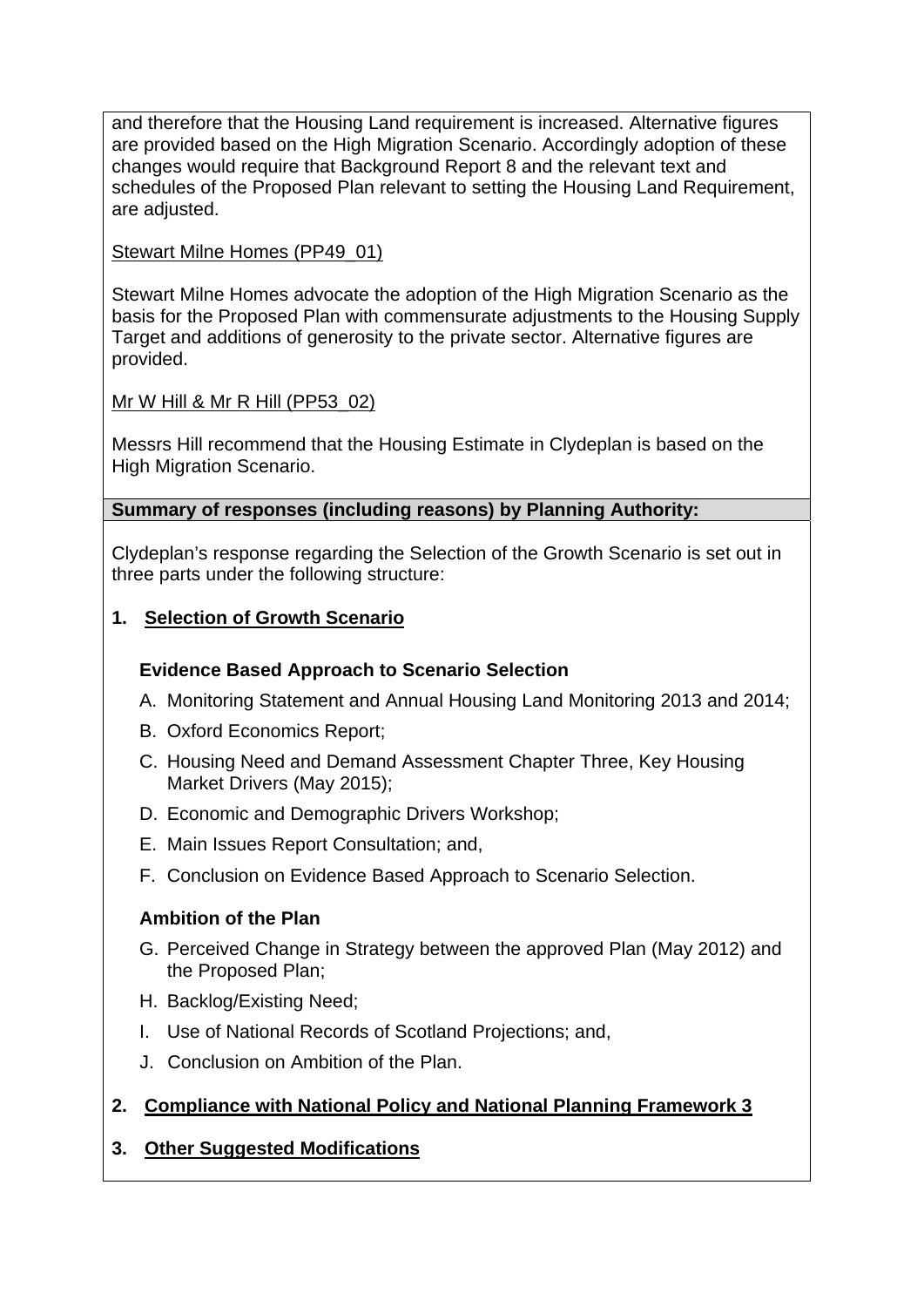### **1. Selection of Growth Scenario**

Homes for Scotland (PP35\_01) Gladman Scotland (PP40) CALA (Homes) West (PP43\_03) (PP43\_04) Wallace Land Investments (PP45\_03) (PP45\_04) Hallam Land Management (PP46\_03) (PP46\_04) Stewart Milne Homes (PP49\_01) Mr W Hill & Mr R Hill (PP53\_02)

Clydeplan does not accept the modification as it considers that the Plan is appropriately ambitious and rejects the suggestions in respect of adoption of higher migration scenarios, re-running the Housing Need and Demand Assessment, amending Proposed Plan policies, schedules, contextual text, and Background Reports. Clydeplan considers that it has adopted a rational and evidence based approach in its selection of the Sustained Growth Scenario.

The matters raised under this issue along with Clydeplan's response, are closely related to the Issue 11, Housing Land Requirement, which deals more fully with how the choice of Scenario and Housing Estimates, were translated to a Housing Land Requirement.

#### **Evidence Based Approach to Scenario Selection**

Clydeplan does not accept the modification that alternative higher migration scenarios should have been adopted as it considers that an evidence based and considered approach has been adopted to the selection of the growth scenario talking account of the matters listed below. The conclusions are summarised at the end of this section.

- A. Monitoring Statement and Annual Housing Land Monitoring 2013 and 2014;
- B. Oxford Economics Report;
- C. Housing Need and Demand Assessment Chapter Three, Key Housing Market Drivers (May 2015);
- D. Economic and Demographic Drivers Workshop;
- E. Main Issues Report Consultation; and,
- F. Conclusion on Evidence Based Approach to Scenario Selection

**A. Monitoring Statement and Annual Housing Land Monitoring 2013 and 2014**  Clydeplan's Monitoring Statement **(ASD07)** was prepared to monitor the implementation of the approved Plan (May 2012) and to inform the Main Issues Report and emerging Proposed Plan. It includes analysis of population, households, employment and a range of indicators related to land uses and development delivery. Key issues are identified under a number of topic areas.

Also of note, monitoring of the housing land supply, housing delivery and other related trends, is undertaken annually. The following reports are relevant in this regard: Background Report 7: Land Supply for Housing Monitoring Report 2013 **(ASD08)** and Land Supply for Housing Monitoring Report 2014 **(ASD09)**.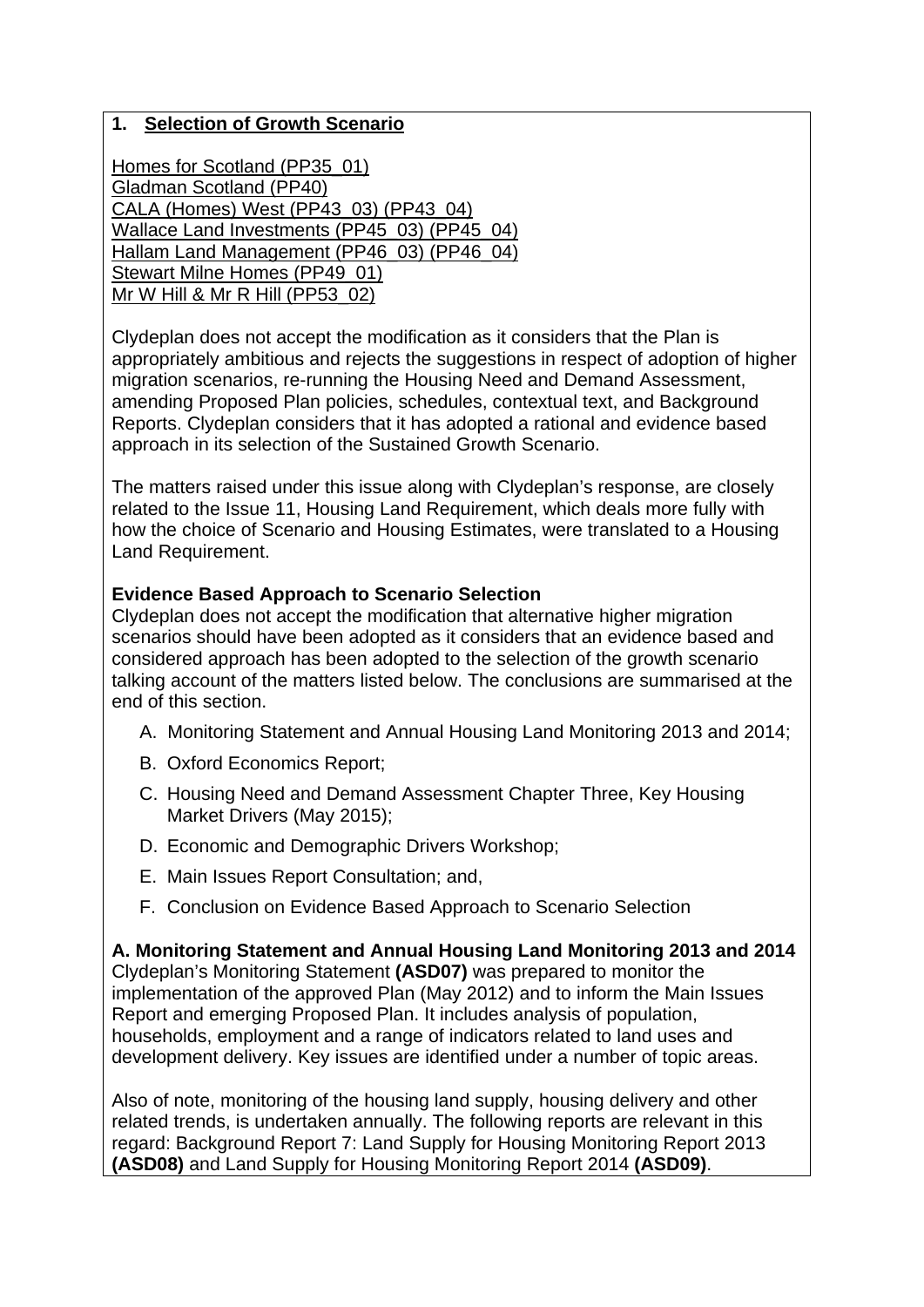Since the approved Plan of May 2012 was prepared, housing delivery has declined and remains at levels that are approximately half of long term averages (3,000 private sector units compared with a long term average of approximately 6,000 units (Table 16, Land Supply for Housing Monitoring Report 2014 **(ASD09)**. Delivery within Glasgow City Council area is currently at approximately a third of normal delivery levels for the private sector. General house sales and transactions are also at low levels compared to the pre recessionary periods.

# **B. Oxford Economics Report**

The Oxford Economics Report provided a point in time assessment of the economy of the city region, and a review in terms of demographics and recent economic performance relative to Scotland. The relevant key findings informed Clydeplan's Main Issues Report and Monitoring Statement, and were captured most fully in relation to future housing need within Chapter Three of the Housing Need and Demand Assessment **(ASD10)**.

Note: For clarification, the Oxford Economics findings **(ASD11)** were taken into consideration in the selection of the sustained growth scenario and informed Clydeplan's decision making, but the alternative growth scenarios developed in the Oxford Economics report were not modelled through the Housing Need and Demand Assessment Tool. For Housing Need and Demand Assessment purposes, Clydeplan agreed that the National Records of Scotland household projections would be utilised and Low Migration, High Migration and Principal Migration variants were considered within the Housing Need and Demand Assessment Tool refer to paragraph 2.3.1, paragraph 5.2.1 and 5.2.2 of the Housing Need and Demand Assessment **(ASD10)**.

### **C. Housing Need and Demand Assessment, Chapter Three, Key Housing Market Drivers (May 2015)**

Chapter Three of the Housing Need and Demand Assessment **(ASD10)** details the analysis, including matters identified within the Oxford Economics Report **(ASD11)**, undertaken on a range of economic drivers which informed the decision to select the Sustained Growth Scenario. This analysis includes that the city region has been hit particularly hard relative to Scotland and the UK, with 86,000 job losses in the 2008-12 period. As reported in the Main Issues Report, the Oxford Economics report suggested that the city region will not regain pre-recession peak levels of employment until post 2038.

Chapter Three **(ASD10)** includes a "Summary of the economic outlook and context for the Housing Need and Demand Assessment", which outlines at that time, the national economic context, some identified challenges; and estimated growth forecasts on house prices and incomes. The Chapter also includes at 3.8, a Key Issues Table which summarises the economic issues likely to impact on the city region housing market. In addition to the job losses and outlook, these key issues include:

- a slightly higher proportion of employment in health, administration and the public sector which could present risks and challenges to the future performance of the region;
- the demands of the ageing population and relatively high dependency rates;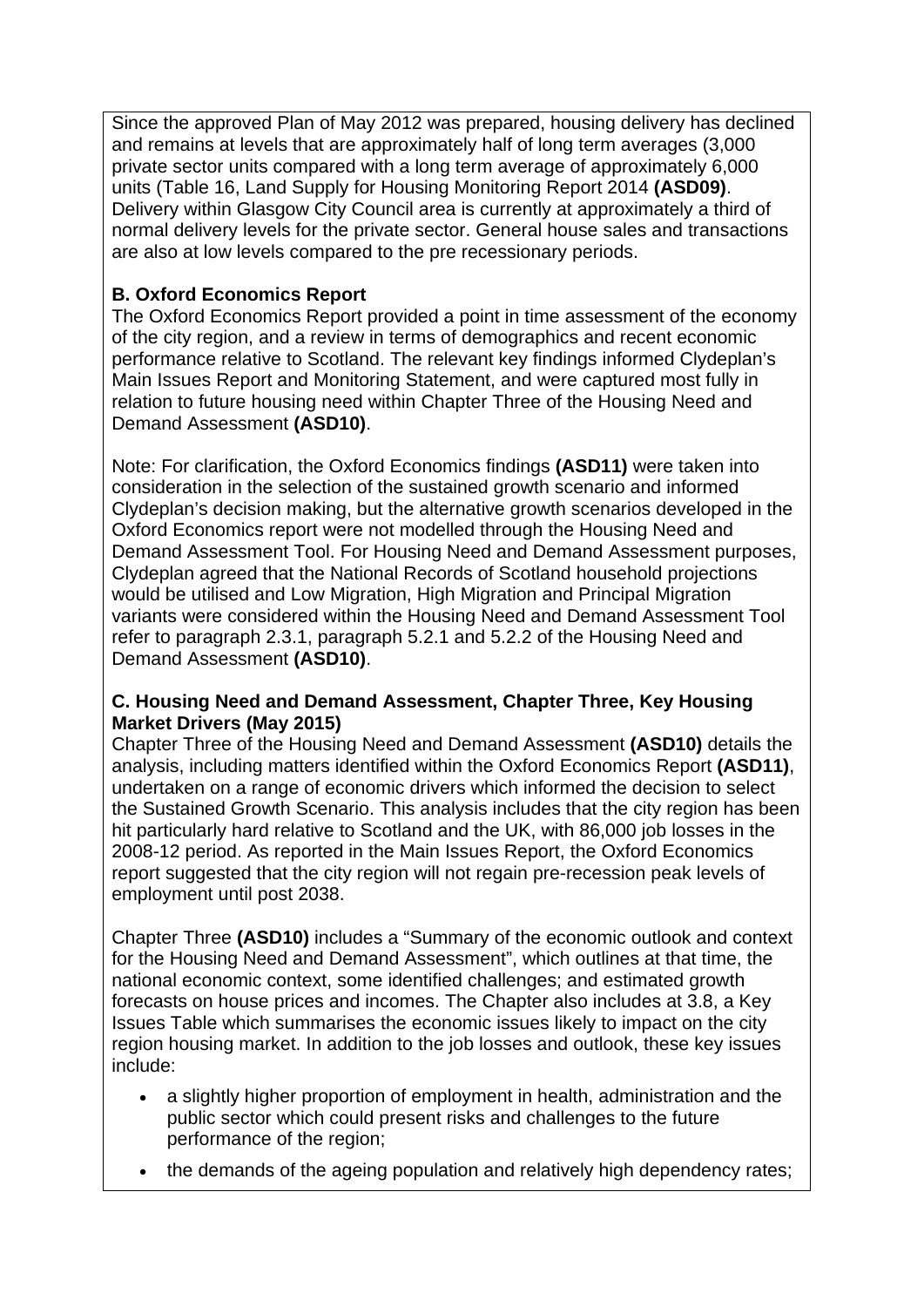- job losses in the construction sector which may impact on how quickly a higher output of new-build homes can be achieved;
- disparities in economic performance across the region.

The chapter also details relevant considerations including demographic and social trends, affordability, the national fiscal context, Scottish Government policy and the implications of this work for the Housing Need and Demand Assessment Tool assumptions.

# **D. Economic and Demographic Drivers Workshop**

All of this context was discussed and explored at the Economic and Demographics Workshop held in March 2014. The purpose of the event was to debate and test the assumptions, judgments and scenarios utilised in the Housing Need and Demand Assessment with the Housing Market Partnership and to ensure that they were well reasoned and transparent.

As summarised in the event report, (Economic and Demographic Drivers Workshop Event Report, 19th March 2014 **(ASD12)** the Workshop concluded with the general view that recent growth at that time (i.e. between 2012 and 2014) was largely housing and consumer led and therefore, should be considered fragile.

The report records that this led some participants to a less optimistic view about the "potential for growth" scenarios in the Oxford Economics report and in any related scenarios for use in the Housing Need and Demand Assessment and for the Proposed Plan Main Issues Report. The combination of an ageing population, childcare costs and dependency ratios were concerns, creating caution around potential future economic growth. Changing tenure patterns were also noted including the rise in the private rented sector and the indications that owner occupation may no longer be the default tenure for younger people. It was noted that the Oxford Economics base scenario has a 50% probability and the rebalanced economic scenario has a 10% probability (slide 49, Oxford Economics Presentation, Economic and Demographic Drivers Workshop Event Report, 19th March 2014) **(ASD13)**.

# **E. Main Issues Report Consultation**

Clydeplan consulted on the selection of the growth scenario within the Main Issues Report. Three scenarios were set out based on the National Records of Scotland Principal, Low and High Migration household projection variants and given the above described considerations relevant to economic and demographic drivers, Clydeplan indicated that the preferred scenario was the Principal household projection which was named the Sustained Growth scenario. This approach was agreed by both Clydeplan and the Glasgow and the Clyde Valley Housing Market Partnership and a report on the consultation was taken to the Joint Committee of Clydeplan in June 2015 **(ASD14)**.

The results of the consultation were taken into consideration in forming the approach in the Proposed Plan and a number of key stakeholders supported the selection of the Sustained Growth Scenario including Scottish Enterprise and the Scottish Government (Development Plans Gateway) who commented that *"After taking account of economic and demographic drivers, the Plan proposes adopting*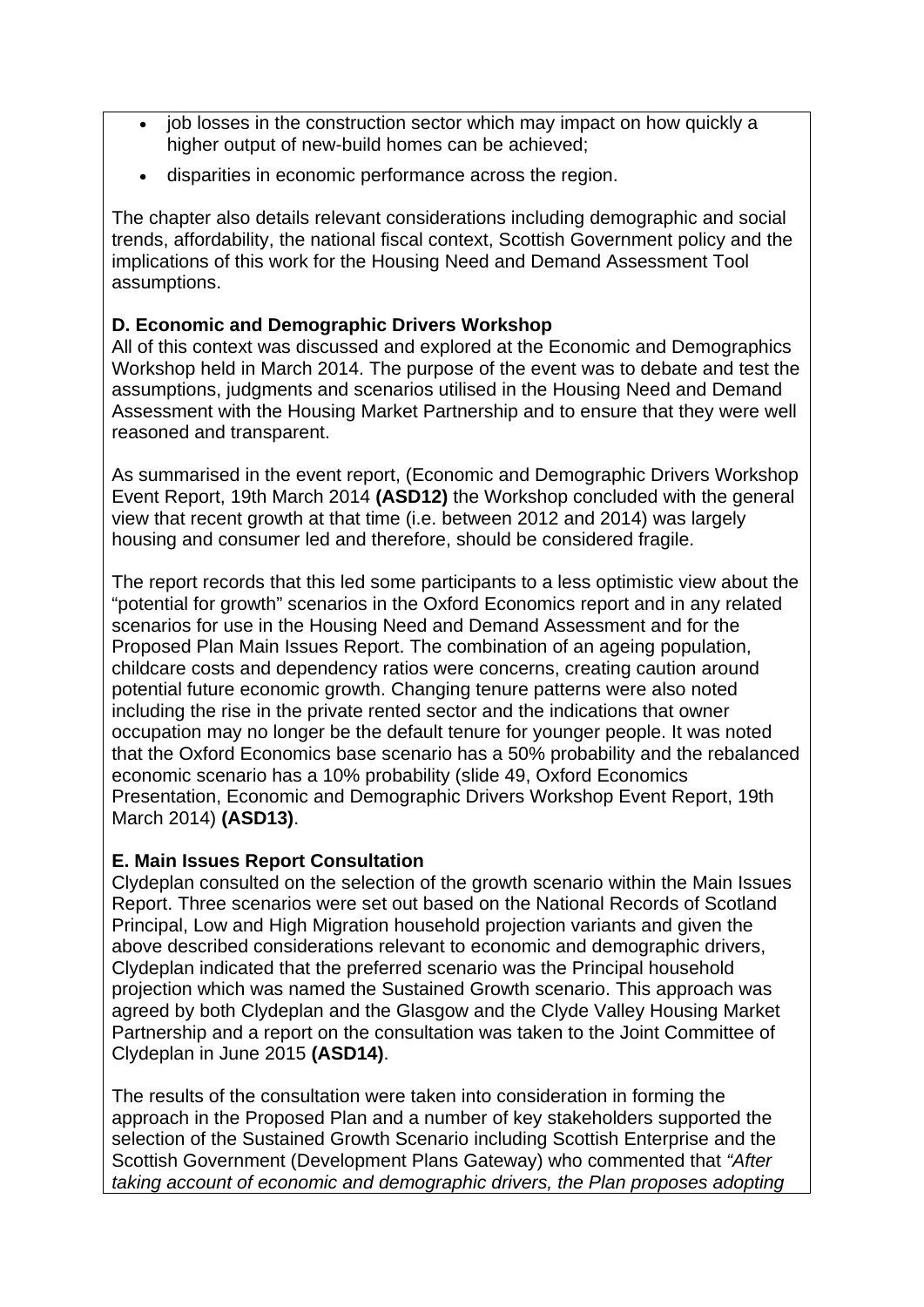*Scenario A (Sustained Growth) for steady growth which seems reasonable."* (Scottish Government Main Issues Report comments 27 March 2015) **(ASD15)**.

It is now also noted that the Scottish Government in its response to the Proposed Plan, has made no comment on the approach to the selection of the scenario or setting of the housing land requirement.

**F. Conclusion on Evidence Based Approach to Scenario Selection**  Clydeplan took the foregoing evidence and considerations into account in arriving at its decision to select the Sustained Growth Scenario.

Clearly the demographic and economic context upon which this Proposed Plan is founded has changed significantly from the approved Plan (May 2012). Previously in preparing the May 2012 Plan, as the 2008-based sub-national population and household projections from the National Records of Scotland were not available in 2009, Clydeplan prepared its own set of projections, using the latest information available and reflecting trends at that time in the pre-recessionary period. This Proposed Plan is being founded upon a refreshed demographic context and an economic context which, from the work undertaken to inform the Housing Need and Demand Assessment, indicates little sign of significant improvement in the short to medium term. Development delivery is also remaining at levels that are significantly below pre-recessionary levels.

This context has led Clydeplan to choose to adopt a scenario which supports growth, whilst maintaining a policy focus on delivering development. The Plan strategy has not changed and Clydeplan continues to support growth in the city region economy whilst also supporting its regeneration aspirations and delivery of the compact city model. At this time, and given the substantial amounts of land available for housing delivery, to adopt a higher migration scenario, would potentially increase pressure to release land for housing in locations which mitigate against the Plan strategy and detract from locations that are already identified and that contribute to the success of the city region.

Along with the Glasgow and the Clyde Valley Housing Market Partnership, and given the responses to the Main issues Report consultation, Clydeplan concluded that the selection of the Sustained Growth Scenario based on the National Records of Scotland Principal household projections, was an appropriate basis on which Housing Estimates and the Housing Land Requirement would be developed and that the policy focus should remain on supporting and delivering development. This was the agreed approach of all the Clydeplan authorities.

# **Ambition of the Plan**

Clydeplan does not accept the modification as it considers that the Plan is sufficiently ambitious and responds to the comments made within the topics listed below. The conclusions are summarised at the end of this section.

- G. Perceived Change in Strategy between the approved Plan (May 2012) and the Proposed Plan;
- H. Backlog/Existing Need;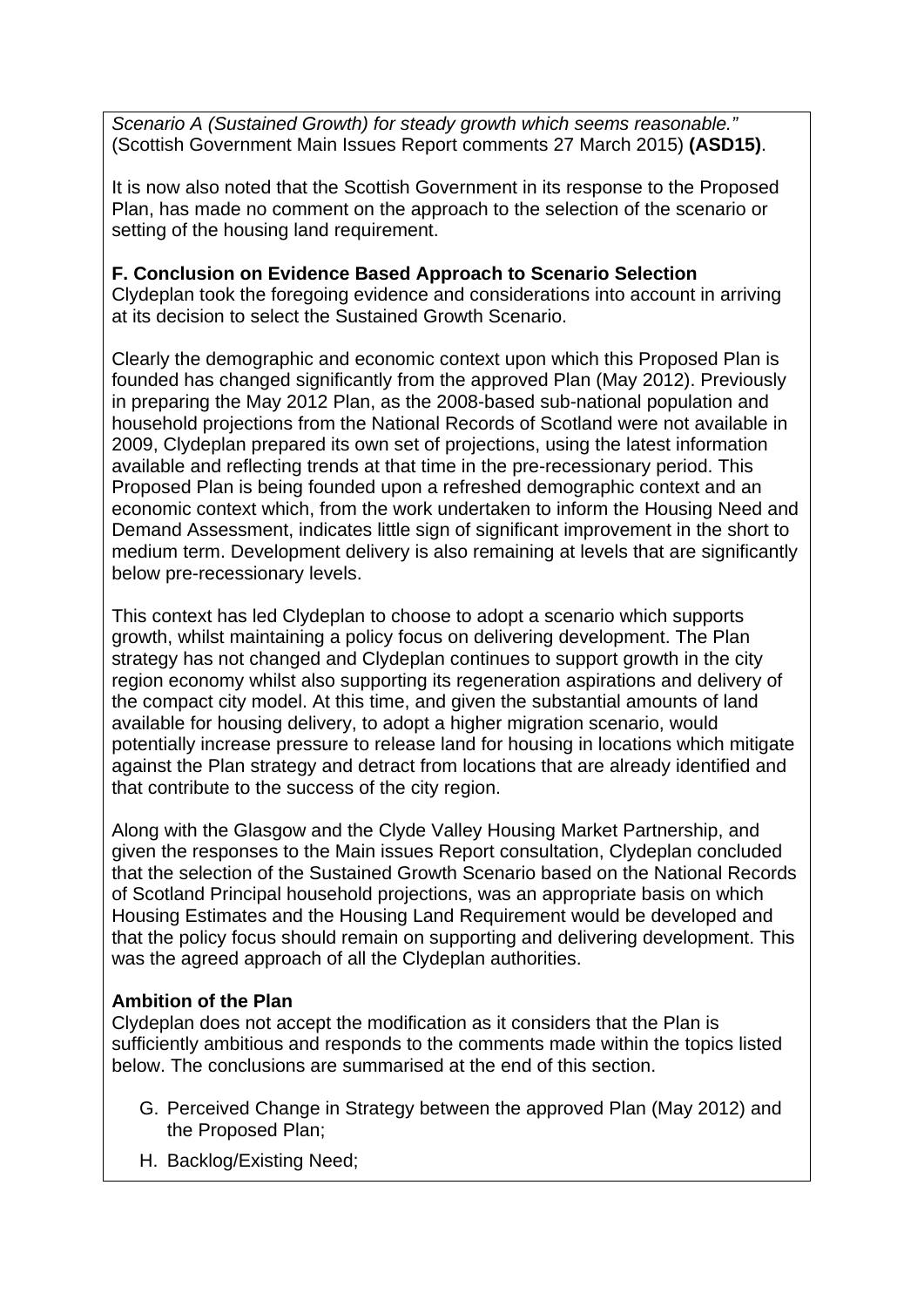- I. Use of National Records of Scotland Projections; and,
- J. Conclusion on Ambition of the Plan

### **G. Perceived Change in Strategy between the approved Plan (May 2012) and the Proposed Plan (January 2016)**

Clydeplan does not accept the assertion that the Plan is planning for decline as some representees have suggested. As stated above, whilst there has been a significant change in the economic and demographic context, the Proposed Plan strategy has not changed from the approved Plan (May 2012).

As detailed in the Proposed Plan, the approved Plan (May 2012) was founded upon a demographic context which projected growth of 6,700 per year. The demographic context for this Proposed Plan projects household growth of 80,200 or 4,700 per year for the 2012/29 period (Demographic Framework, Page 8, Proposed Plan) This is the starting point for assessing the Land Requirement which was ultimately set at 107,960, 6,350 per year, with land available for 117,600 units or 6,920 units per year (Proposed Plan, Schedule 6, page 57).

The approach to planning for housing tenures has altered between the two plans. making a direct comparison difficult. However, using comparable numbers for the **private** sector from Schedules 6 and 7 (page 43) of the approved Plan (May 2012) **(ASD04)**, the land requirement was 97,400 for the period 2009/25 with land available to deliver 108,000 units. From Schedule 6 of the Proposed Plan, the land requirement for the private sector is 76,670 for the period 2012/29 with land available to deliver 99,730 units. In both plans, although for the **private** sector the requirement has changed, the available land supply is similar. In the case of both Plans, the land supply available would deliver more houses than planned for in the order of 6,000 for the approved Plan (May 2012) and 5,870 for the Proposed Plan (refer Clydeplan Proposed Plan, Schedule 6, Page 57).

Some of the perceived change between the approved Plan (May 2012) and the Proposed Plan relates to a significantly different approach to backlog need, affecting the social rented and affordable sectors, between the two plan processes detailed in the following.

# **H. Backlog/Existing Need**

In relation to Backlog Need, now referred to in the Housing Need and Demand Assessment Guidance as Existing Need, the previous Housing Need and Demand Assessment and approved Plan (May 2012) were prepared under a policy and guidance regime that changed for the Proposed Plan and second Housing Need and Demand Assessment in 2014.

For the latest Housing Need and Demand Assessment (May 2015), the Manager's Guide provided by the Centre for Housing Market Analysis is clear at paragraph 1.6 and 1.7 **(ASD16)**, that the manner in which Housing Need and Demand Assessment's feed into the development of Housing Supply Targets and the wider housing planning framework, differs from previous guidance. The main differences is the treatment of "existing need" in the calculation of future housing need and demand. The estimates should only include those types of existing need that require an additional housing unit to be provided. This discounts any existing need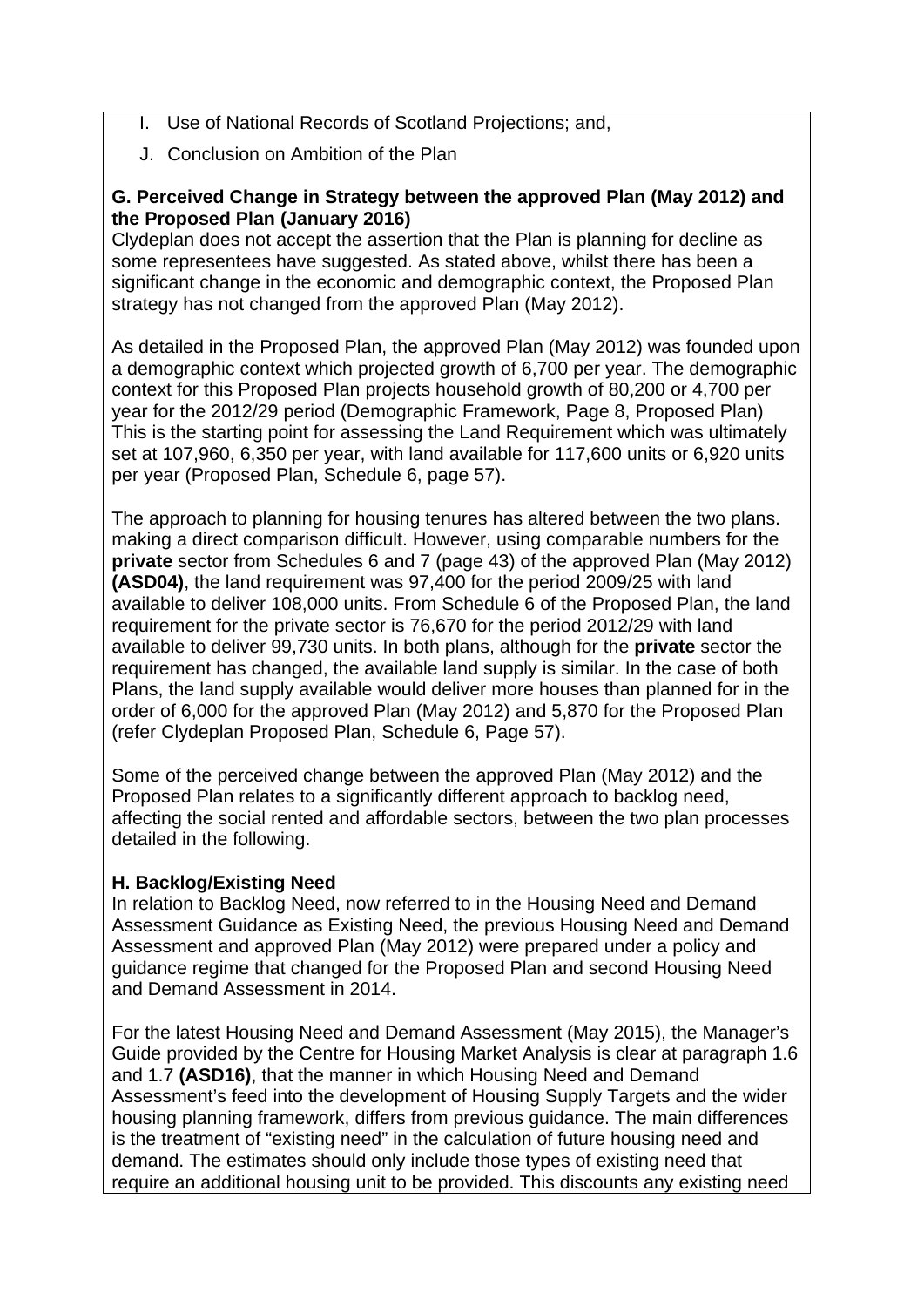that can be met by an in-situ solution.

Previously the Housing Need and Demand Assessment (June 2011) and approved Plan (May 2012), produced an estimate including in situ need, of 72,000 (Housing Need and Demand Assessment June 2011, Pages 105-106 **(ASD17)**. Utilising the Housing Need and Demand Assessment Tool, the current default estimate of existing need in the Housing Need and Demand Assessment Tool using the Homelessness and Temporary Accommodation Pressure (HaTaP) method, for the Glasgow and the Clyde Valley area is around 4,000. The Housing Market Partnership subsequently increased this to 11,700 to take account of overcrowded and concealed households (Housing Need and Demand Assessment Technical Report 06 (TR06) 'The Approach to Existing Need' **(ASD18)**. This significant difference in the estimation of backlog need between the two plan's, has led to perceived significantly different estimations of the housing requirement.

The total estimated "housing requirement" in the approved Plan (May 2012) was identified by the Reporter by combining affordable and private sector need, to produce an "Indicative" all tenure requirement **(ASD04)**. In the approved Plan (May 2012), Schedule 10 which provides estimates of Affordable Sector Housing Need totalling 85,000, includes, as detailed at paragraph 4.80, backlog need which *does not directly translate into a new housing requirement*. Schedule 7 is the estimated private sector new build requirement. The Reporter added together these Schedules (7 and 10), to produce Schedule 11A, Indicative All-Tenure Housing Requirement which included a combined estimate of 183,500. Importantly Schedule 11A was *indicative* and this figure *did not* equate to a total new build or housing land requirement, as it included need that could be met in situ. Paragraphs 4.86 and 4.86a were introduced to provide the context for local authorities to translate the "Indicative" requirement to Local Development Plans and Local Housing Strategies taking account of a number of variations. Important variations listed in paragraph 4.86a that will have caused the affordable sector housing need estimates to be adjusted, include the 3<sup>rd</sup> Bullet, "the likely availability of public subsidy" and the  $6<sup>th</sup>$  bullet, "the extent to which housing needs can be met without building new houses." The expectation would be that when translating the affordable sector housing needs to a figure to represent net new build, the estimate of 85,000 which included housing need that could be met in situ, would be significantly reduced.

This above described, significant difference in the approach to Backlog Need between the previous Housing Need and Demand Assessment and the current Housing Need and Demand Assessment, is likely to have contributed to a view that the Proposed Plan is not sufficiently ambitious, a view rejected by Clydeplan. The approach taken to Existing Need fully reflects the Centre for Housing Market Analysis's Manager's Guide (6<sup>th</sup> June 2014) at paragraph 1.7 that *"The estimates should only include those types of existing need that require an additional housing unit to be provided"* **(ASD16)** and therefore the requested modification by Gladman Scotland (PP40) is not accepted.

# **I. Use of National Records of Scotland Projections**

A number of representations have commented that the National Records of Scotland population and household projections are trend based, and therefore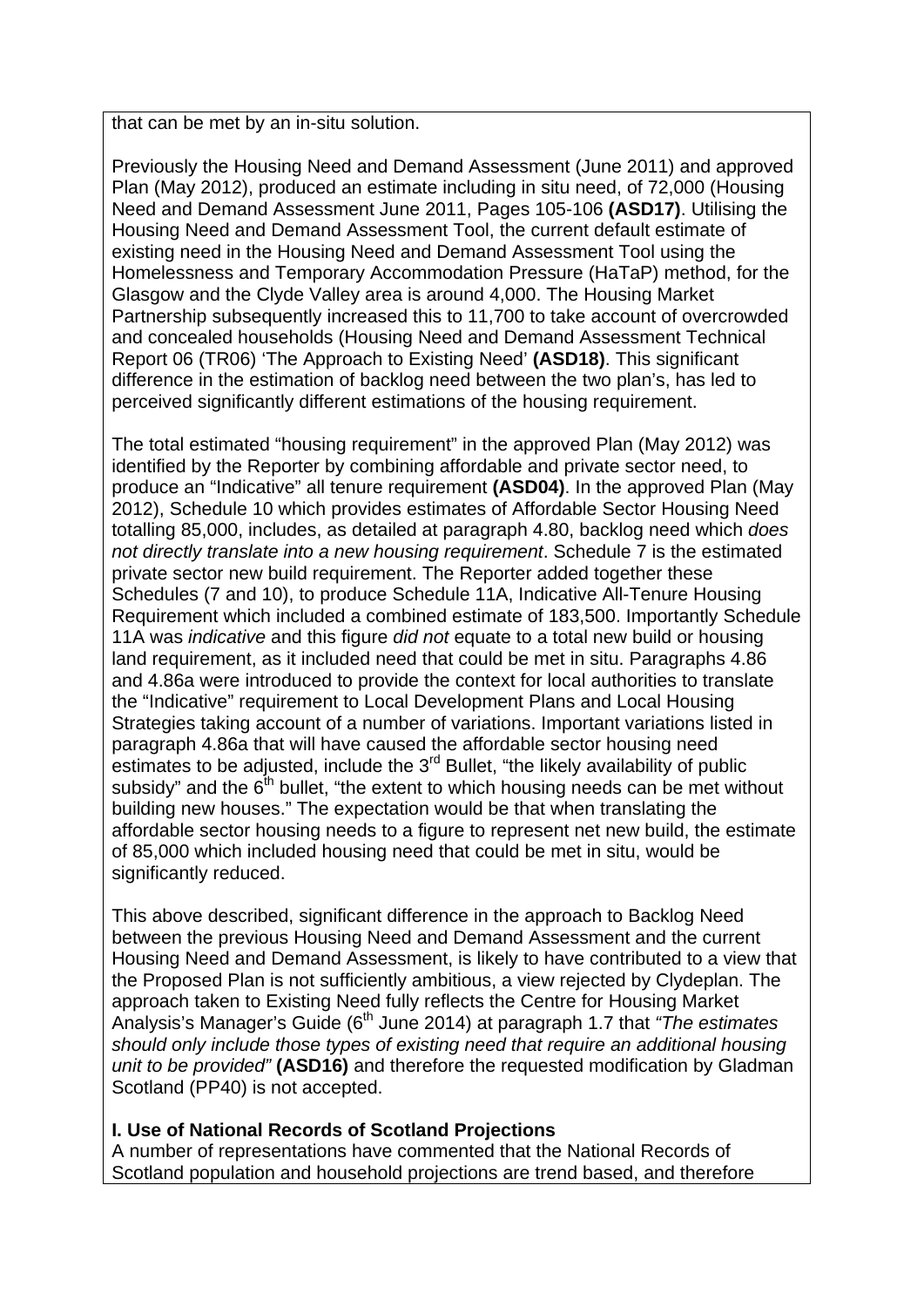reflect recently depressed economic conditions and that the Clydeplan selection of the Principal Projection as the basis for the housing estimates is insufficiently ambitious.

Firstly the Centre for Housing Market Analysis's Housing Need and Demand Assessment Practitioner's Guide 2014 states at paragraph 4.16 that *"The Centre for Housing Market Analysis strongly recommends the use of the National Records of Scotland (National Records of Scotland) household projections as these are the official source, are robust…."* **(ASD19)**. Additionally, the Centre for Housing Market Analysis's Housing Need and Demand Assessment Tool is prepopulated with the National Records of Scotland Household projections.

In its publication "Household Projections for Scotland's Strategic Development Plan Areas and National Parks, 2012-based" on 26 November 2014, the National Records of Scotland state that the projections are trend based and are not, policybased forecasts of what the Government expects to happen. The report goes on that the household projections are used for policy development and feed into development plans, including assessments of housing need and demand but are not the only consideration. The National Records of Scotland also comment that the report focuses on the 'principal projection', which it states is the projection based on the assumptions that the National Records of Scotland considers most likely to occur (paragraph 1.3.2, Household Projections for Scotland's Strategic Development Plan Areas and National Parks, 2012-based, November 2014 **(ASD20)**.

The Housing Market Partnership agreed to utilise the National Records of Scotland projections as the basis for generating a range of scenarios for Housing Need and Demand Assessment purposes. Ultimately given the assessment of the economic and demographic drivers described in the foregoing, combined with the National Records of Scotland view that the principal projection is based on the assumptions that the National Records of Scotland considers most likely to occur, this projection was selected as a pragmatic basis on which to set the Housing Land Requirement.

Upward adjustments were made to the housing estimates generated from the Tool at a number of stages and the "policy on" adjustments, factoring in local growth ambitions and considerations such as the impact of City Deal, were made when setting the Housing Supply Targets and applying generosity. Commencing from a total projected households from the National Records of Scotland for the 2012-29 period of 80,200, after applying policy judgments through the setting of the Housing Supply Targets and application of generosity, this resulted in a land requirement of 107,960.

Clydeplan considers that its use of the National Records of Scotland population and household projections is justified, and that an appropriate scale of ambition, taking account of local growth ambitions and considerations such as the impact of City Deal, has been factored into the Housing Land Requirement through the setting of Housing Supply Targets and application of generosity. (See Issue 11, Housing Land Requirement for more detail.)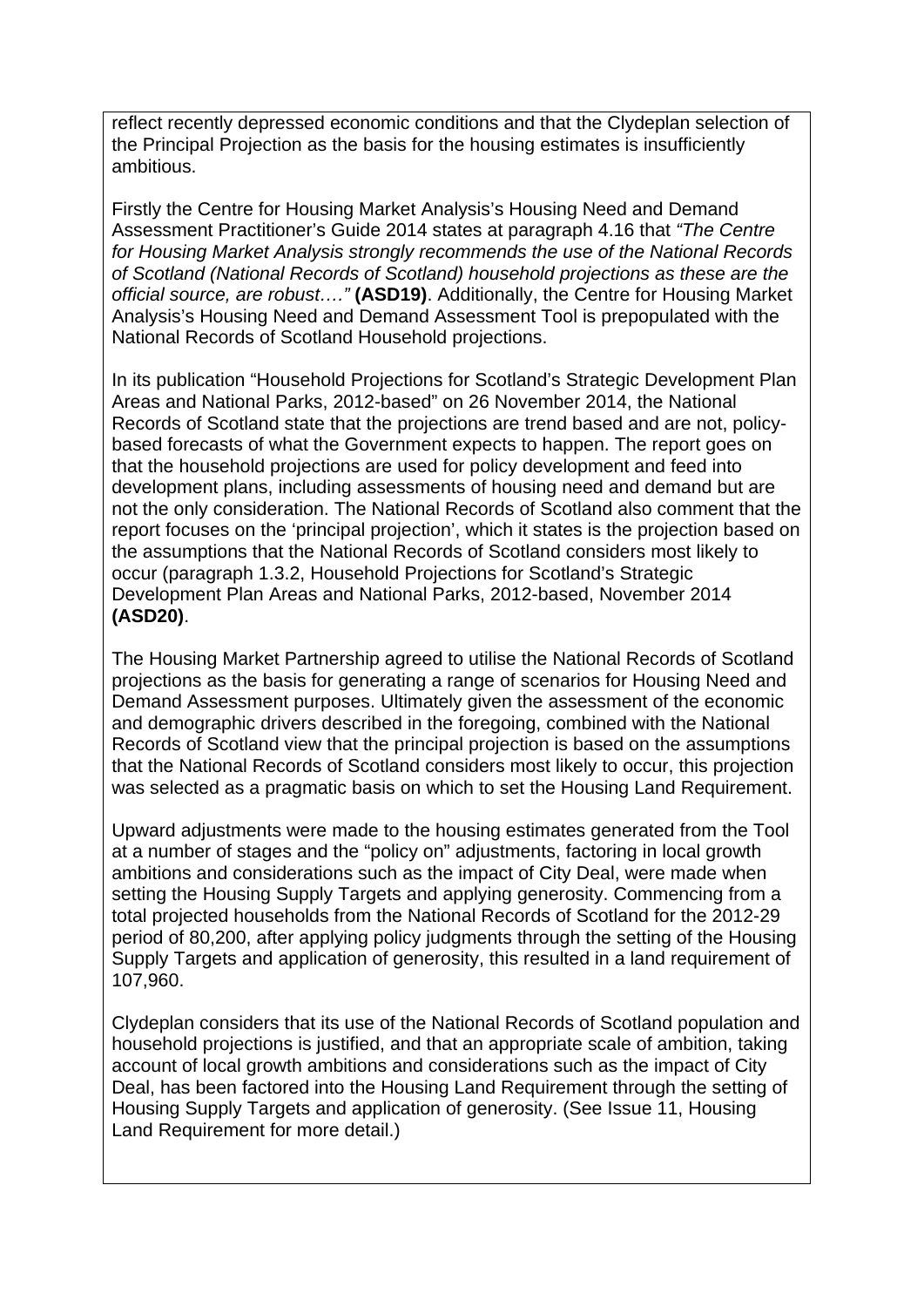### **J. Conclusion on Ambition of the Plan**

Clydeplan does not accept that it is planning for decline or that the Proposed Plan is not sufficiently ambitious. Given the foregoing, whilst the demographic context has changed, the Proposed Plan is planning for similar levels of development as in the approved Plan (May 2012). The different approach to Backlog Need between the approved Plan and this Proposed Plan is likely to have contributed to this view **(ASD04)**.

Clydeplan maintains that selection of the Sustained Growth Scenario leading to the estimated housing requirement in the Proposed Plan of 107,960, including 76,760 for the private sector and 31,290 for the social sector, provides a credible estimate of the total land requirement over the next 17 years for all tenures, and will allow for levels of growth to meet need and demand and which are well in excess of current rates of delivery.

Clydeplan considers that its use of the National Records of Scotland population and household projections is justified, and that an appropriate scale of ambition, taking account of local growth ambitions and considerations such as the impact of City Deal, have been factored into the Housing Land Requirement through the setting of Housing Supply Targets and application of generosity. (Refer Issue 11, Housing Land Requirement for more detail.)

Finally, the selection of this scenario as the basis for the setting of the Land Requirement, was by agreement of the eight local planning authorities in the Plan area, who have assessed that this scenario is realistic yet ambitious and will contribute to the delivery of the Clydeplan Vision.

In conclusion, Clydeplan does not accept that the Plan is not sufficiently ambitious and rejects the modifications in respect of adoption of higher migration scenarios, re-running the Housing Need and Demand Assessment, amending Proposed Plan policies, text, and schedules or amending Background Reports for the reasons cited in the foregoing.

### **2. Compliance with Scottish Government Policy and National Planning Framework3**

CALA (Homes) West (PP43\_03, PP43\_04) Wallace Land Investments (PP45\_03, PP45\_04) Hallam Land Management (PP46\_03, PP46\_04)

Clydeplan does not accept that the Plan is contrary to Scottish Planning Policy and National Planning Framework 3 or that the Sustained Growth Scenario is not sufficiently ambitious to deliver sustainable economic growth as asserted by the representees listed.

It is not entirely clear in what regard this assertion is made however both the Main Issues Report and Proposed Plan closely reflect the policy principles, details and style of, Scottish Planning Policy **(ASD01)** and National Planning Framework 3 **(ASD21)**.